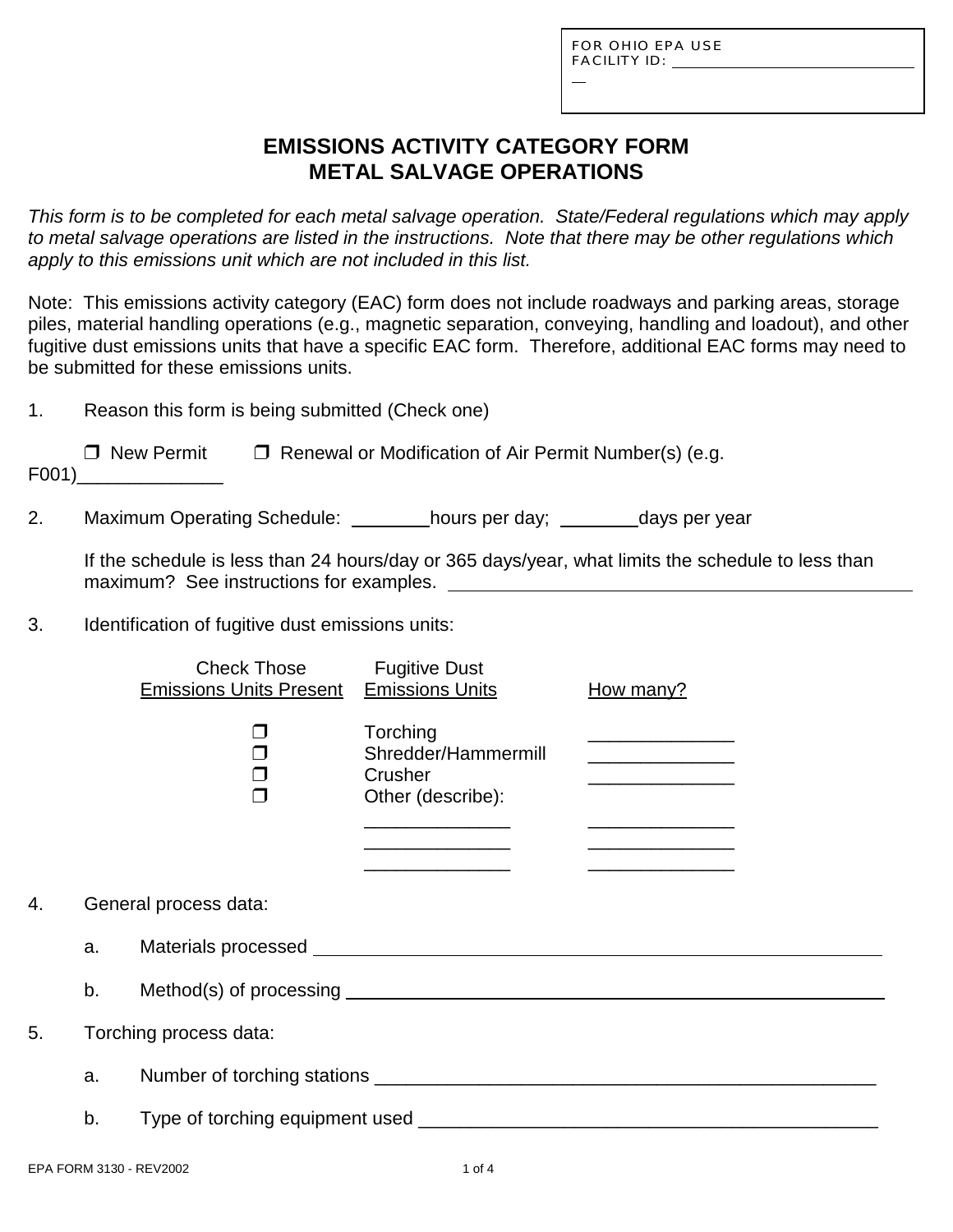c. Describe the various metal parts which are removed by torching at each station:

\_\_\_\_\_\_\_\_\_\_\_\_\_\_\_\_\_\_\_\_\_\_\_\_\_\_\_\_\_\_\_\_\_\_\_\_\_\_\_\_\_\_\_\_\_\_\_\_\_\_\_\_\_\_\_\_\_\_\_\_\_\_\_\_\_\_\_\_\_\_ \_\_\_\_\_\_\_\_\_\_\_\_\_\_\_\_\_\_\_\_\_\_\_\_\_\_\_\_\_\_\_\_\_\_\_\_\_\_\_\_\_\_\_\_\_\_\_\_\_\_\_\_\_\_\_\_\_\_\_\_\_\_\_\_\_\_\_\_\_\_

- 6. Shredder/Hammermill process data:
- a. Type of shredder/hammermill (describe) \_\_\_\_\_\_\_\_\_\_\_\_\_\_\_\_\_\_\_\_\_\_\_\_\_\_\_\_\_\_\_\_\_\_\_\_\_\_ \_\_\_\_\_\_\_\_\_\_\_\_\_\_\_\_\_\_\_\_\_\_\_\_\_\_\_\_\_\_\_\_\_\_\_\_\_\_\_\_\_\_\_\_\_\_\_\_\_\_\_\_\_\_\_\_\_\_\_\_\_\_\_\_\_\_\_\_\_\_  $\overline{a}$ b. Manufacturer \_\_\_\_\_\_\_\_\_\_\_\_\_\_\_\_\_\_\_\_\_\_\_\_\_\_\_\_\_\_\_\_\_\_\_\_\_\_\_\_\_\_\_\_\_\_\_\_\_\_\_\_\_\_\_\_\_\_\_ c. Maximum design capacity of shredder example to the state of the Maximum design capacity of shredder d. Maximum hourly processing rate for the shredder \_\_\_\_\_\_\_\_\_\_\_\_\_\_\_\_ tons metal/hour e. Maximum annual quantity of metal processed by the shredder\_\_\_\_\_\_\_\_\_\_\_\_ tons metal/year f. Are combustible fluids drained/removed prior to processing?  $\Box$  Yes  $\Box$  No  $\Box$  N/A g. Are mercury switches removed prior to processing?  $\Box$  Yes  $\Box$  No  $\Box$  N/A h. Are all CFCs (clorofluorocarbons, like Freon) removed prior to processing?  $\Box$  Yes  $\Box$  No  $\Box$  N/A 7. Crusher process data: a. Type of crusher (describe) \_\_\_\_\_\_\_\_\_\_\_\_\_\_\_\_\_\_\_\_\_\_\_\_\_\_\_\_\_\_\_\_\_\_\_\_\_\_\_\_\_\_\_\_\_\_\_\_\_\_\_\_\_\_\_\_\_\_\_\_\_\_\_\_\_\_\_\_\_\_  $\overline{a}$ b. Manufacturer \_\_\_\_\_\_\_\_\_\_\_\_\_\_\_\_\_\_\_\_\_\_\_\_\_\_\_\_\_\_\_\_\_\_\_\_\_\_\_\_\_\_\_\_\_\_\_\_\_\_\_\_\_\_\_\_\_\_\_ c. Maximum design capacity of crusher \_\_\_\_\_\_\_\_\_\_\_\_\_\_\_\_\_\_\_\_\_\_\_\_\_\_\_tons metal/hour d. Maximum hourly processing rate for the crusher **No. 1898** tons metal/hour e. Maximum annual quantity of metal processed by the crusher\_\_\_\_\_\_\_\_\_\_ tons metal/year f. Are combustible fluids drained/removed prior to processing?  $\Box$  Yes  $\Box$  No  $\Box$  N/A g. Are mercury switches removed prior to processing?  $\Box$  Yes  $\Box$  No  $\Box$  N/A h. Are all CFCs (clorofluorocarbons, like Freon) removed prior to processing?  $\Box$  Yes  $\Box$  No  $\Box$  N/A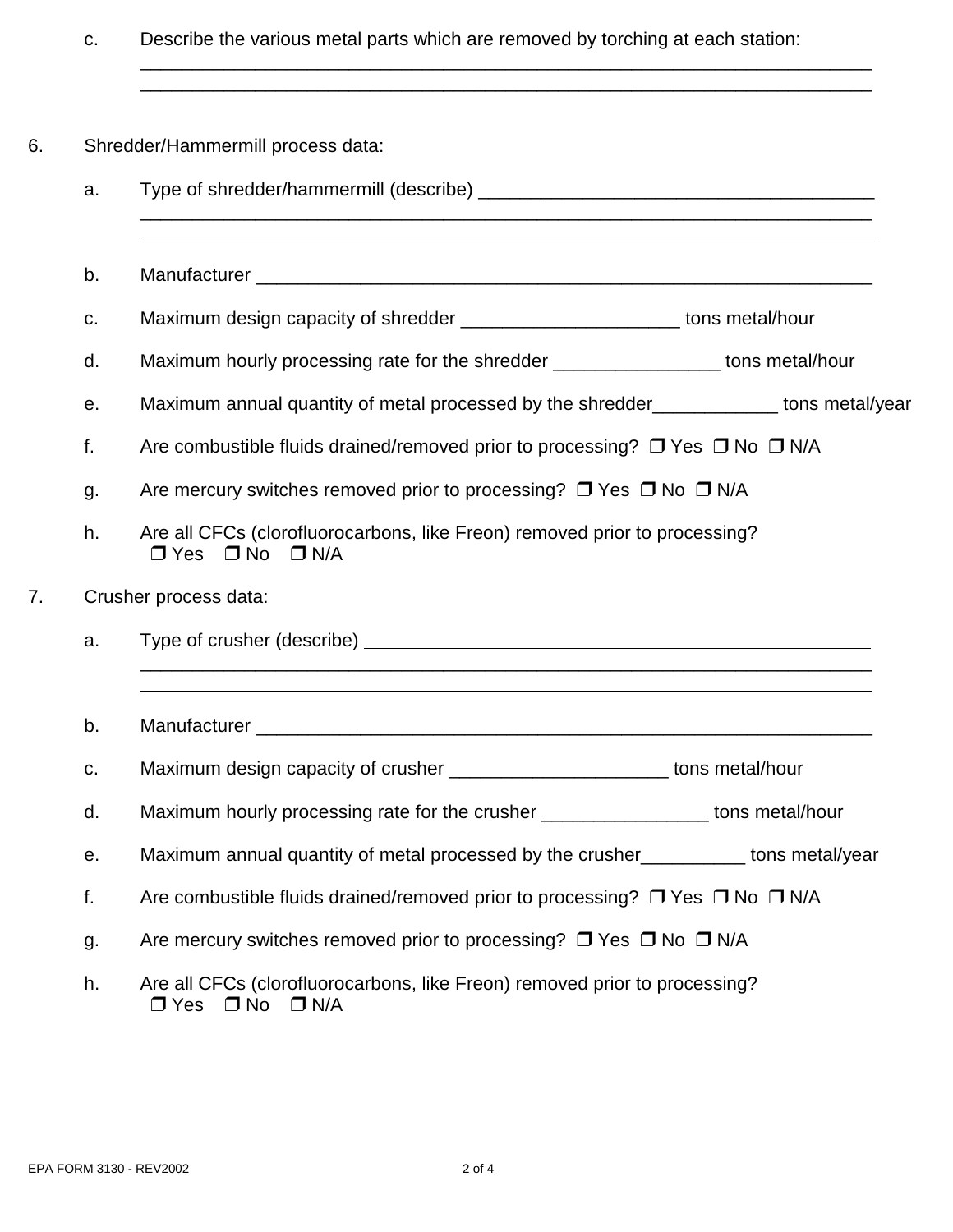8. Control methods to be used for emissions from metal salvage activities:

| Activity                   | Capture Method | Capture<br>Efficiency | <b>Control Method</b>                                                                                  | Control<br>Efficiency |
|----------------------------|----------------|-----------------------|--------------------------------------------------------------------------------------------------------|-----------------------|
| Torching                   |                |                       | □ Fire extinguishers (type): ____________                                                              |                       |
| Shredder/Hammermill        |                |                       | $\Box$ Vent to wet scrubber<br>$\Box$ Wet suppression/cooling<br>□ Other (describe): _________________ |                       |
| Crusher                    |                |                       | $\Box$ Wet suppression                                                                                 |                       |
| Other Activity (describe): |                |                       |                                                                                                        |                       |
|                            |                |                       |                                                                                                        |                       |
|                            |                |                       |                                                                                                        |                       |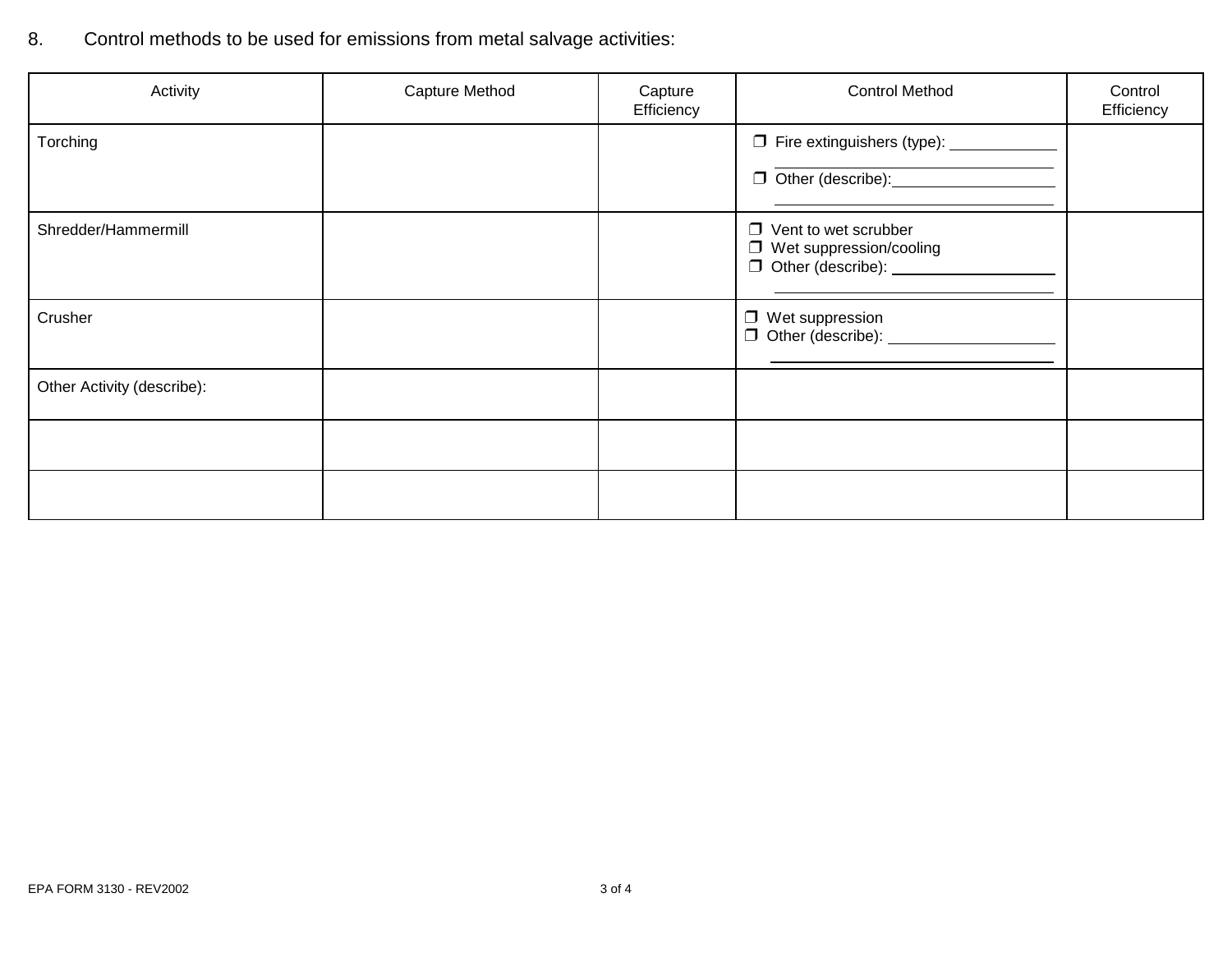# 9. Details for wet suppression systems:

| Activity                   | <b>Material Used</b><br>(wetting agent) | Application Point(s) | <b>Application Rate</b><br>(gal./ton processed) |
|----------------------------|-----------------------------------------|----------------------|-------------------------------------------------|
| Shredder/Hammermill        |                                         |                      |                                                 |
| Crusher                    |                                         |                      |                                                 |
| Other Activity (describe): |                                         |                      |                                                 |
|                            |                                         |                      |                                                 |
|                            |                                         |                      |                                                 |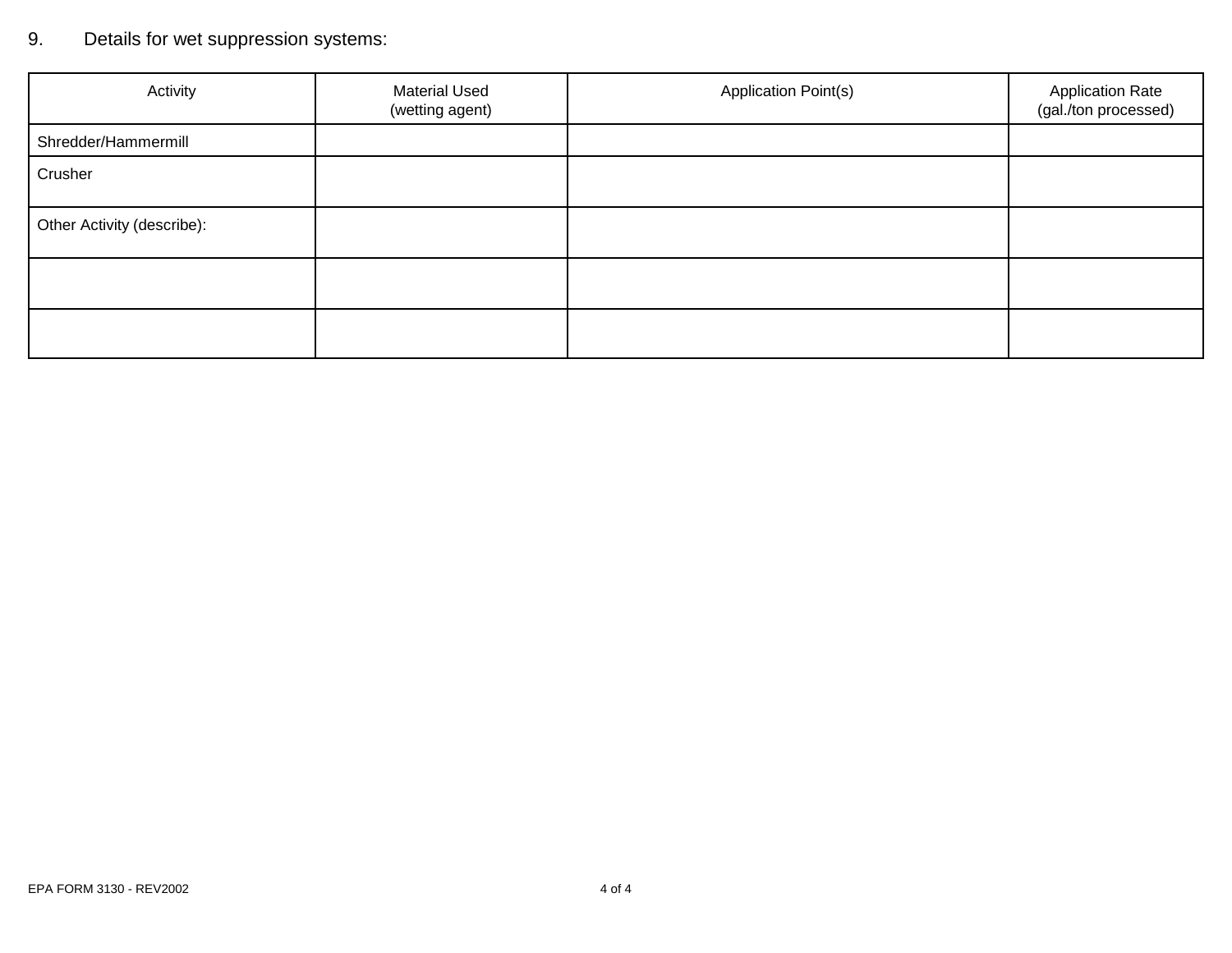## **INSTRUCTIONS FOR COMPLETION OF THE EMISSIONS ACTIVITY CATEGORY FORM FOR METAL SALVAGE OPERATIONS**

### **GENERAL INSTRUCTIONS:**

This emissions activity category form is to be used for certain activities at metal salvage operations which emit fugitive dust. Typical emissions units to be included on this form are listed in item # 3. Please do not include on this form fugitive dust emissions units such as roadways and parking areas, storage piles, and material handling operations (e.g., magnetic separation, conveying, handling and loadout) which have other EAC forms required for them. Any other fugitive dust emissions unit that does not have a specific emissions activity category form should be entered on this form under "Other (describe)."

Paragraph (B)(6) of OAC rule 3745-17-01 defines "fugitive dust" as "...particulate matter which is emitted from any source by means other than a stack." Paragraph (B)(7) of the same rule defines "fugitive dust source" as "...any source which emits fugitive dust or which emitted fugitive dust prior to the installation of any control equipment that was installed on or after February 15, 1972." Emissions units at metal salvage facilities often emit particulate matter as described and, therefore, the requirements of OAC rules 3745-17- 07 and 3745-17-08 may be applicable as indicated above.

Provide complete responses to all applicable questions. If an item does not apply to the emissions unit, write in "Not Applicable" or "NA." If the answer is not known, write in "Not Known" or "NK." If you need assistance in understanding a question after reading the instructions below, contact your Ohio EPA District Office or Local Air Agency for assistance. Submittal of an incomplete application will delay application review and processing. In addition, the application may be returned as incomplete if all applicable questions are not answered appropriately.

#### **APPLICABLE REGULATIONS**:

*The following State Regulations may be applicable to metal salvage operations. Note that there may be other State and Federal regulations which apply to this emissions unit which are not included in this list.*

Ohio Administrative Code (OAC) rules:

3745-31-02 (Permit to Install) 3745-35-02 (Permit to Operate) 3745-17-07 (Control of Visible Particulate Emissions from Stationary Sources) 3745-17-08 (Restriction of Emission of Fugitive Dust) 3745-17-11 (Restrictions on Particulate Emissions from Industrial Processes) 3745-15-07 (Nuisances Prohibited)

If you would like a copy of these regulations, contact your Ohio EPA District Office or Local Air Agency. State regulations may also be viewed and downloaded from the Ohio EPA website at http://www.epa.state.oh.us/dapc/regs/regs.html. Federal regulations may be viewed and downloaded at http://www.epa.gov/docs/epacfr40/chapt-I.info/subch-C.htm.

#### **CALCULATING EMISSIONS:**

Manufacturers of some types of emissions units and most types of control equipment develop emissions estimates or have stack test data which you can request. Stack testing of the emissions may be done. Emissions unit sampling test data may be either for this emissions unit or a similar one located at the facility